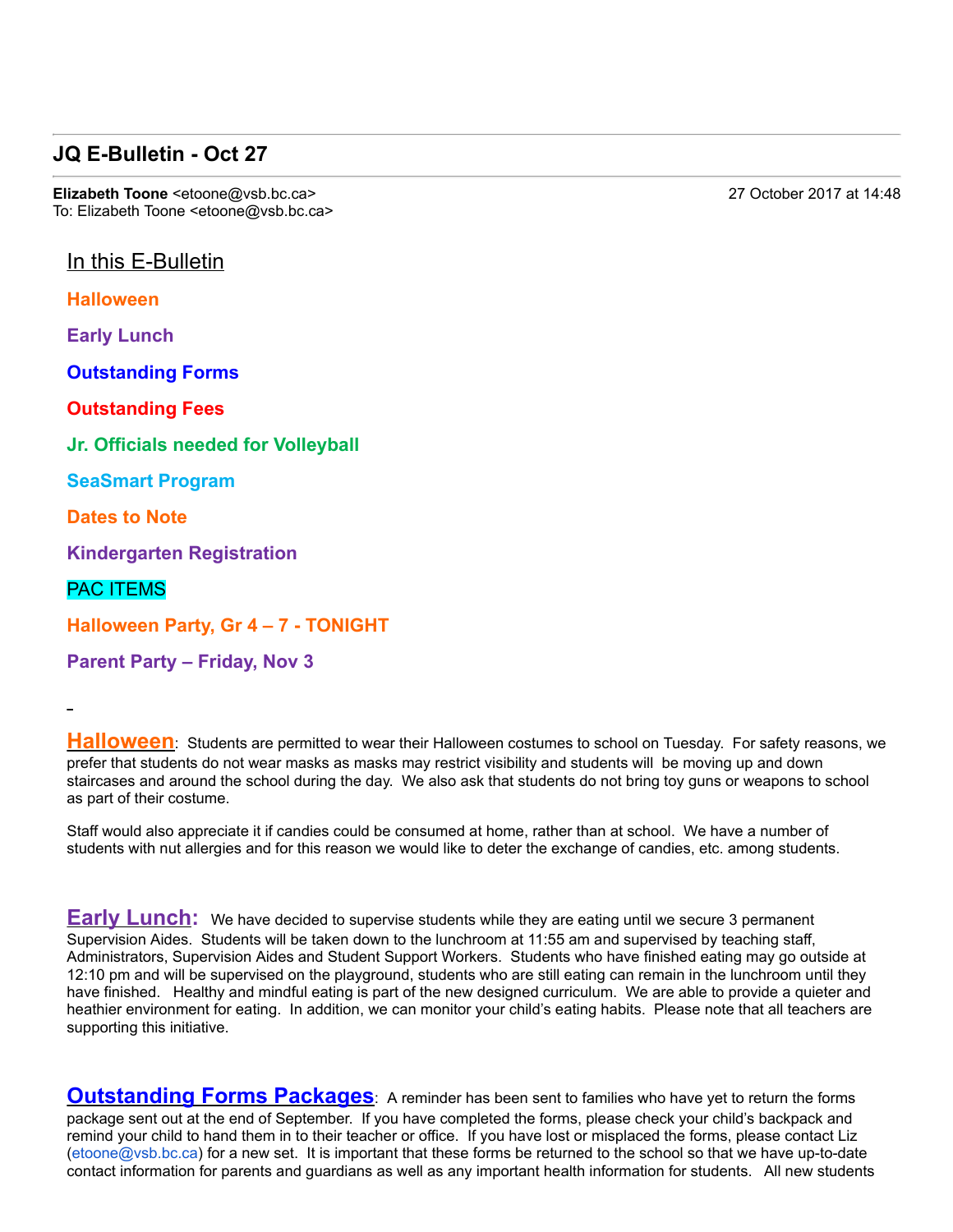are also required to have the Acceptable Use of Technology form on file as well as CASL (consent to send electronic messages such as this message). Thank you for your cooperation.

**Outstanding School Fees**: Thank you to all families who have paid their school fees during the past week. We still have over 50 families who have not yet paid. As we are required to submit the fees now to the VSB, we would ask all families who have not paid to contact Mme Natalie Morissette in confidence for a subsidy: nmorissett@vsb.bc.ca. Thank you for your cooperation.

## **Junior Officials Needed for Volleyball Games at JQ**

We are looking for Grade 4-7s who would be interested in being a **Junior Official** for the upcoming volleyball season. Junior Officials keep score, help the teacher coordinators and welcome visiting teams. Games are after school and start next week. The season will close at the end of November. For more information, please see the attached permission form. Please hand this into Mme Workun (salle 300) as soon as possible to get on the schedule!

#### **Volleyball Games Start Next Week!**

Thank you to all students who have signed up to play volleyball this season. Games start next week and are after school between 3:15pm-4:30pm. The schedule is as follows:

· **Junior Boys** play on **Monday** PMs @ Jules Quesnel – meet your coaches in the gym @ 3:00pm

· **Junior Girls** play on **Tuesday** PMs @ Jules Quesnel – there is *NO GAME ON HALLOWEEN*. First game is on TUESDAY, NOVEMBER 7<sup>th</sup>.

· **Senior Boys** play on **Wednesday** PMs @ Queen Elizabeth – Please meet Mme Chow in front of her office at the 3:00pm bell. The team will walk to QE together.

· **Senior Girls** play on **Thursday** PMs @ Jules Quesnel – meet your coaches in the gym at 3:00pm

**SeaSmart Program**: Students will participate in the first of our Extra-Activity programs on Monday, October 30 and Tuesday, October 31. Thank you to PAC for their partial sponsorship of this program. Students will learn about oceans, environmental problems and social responsibility, all part of the new BC Curriculum.

### **Dates to Note:**

Thursday, November 2 – Vision screening for Kindergarten

Friday, November 10 – Curriculum Implementation Day – no school for students

Monday, November 13 – Remembrance Stat Holiday – School closed

**Kindergarten Registration**: Registration for students starting Kindergarten in September 2018 will open on **Wednesday, November 1st** and will close at the end of January. All students born in 2013 should first register at their English catchment school then apply on-line for French Immersion between mid-January and early February (dates to be announced). More info. posted on the JQ Website under the top tab "Registration".

Applications for Grade 1 are also accepted during this registration period and parents should fill out a District Application Form available in the school office. This is for students new to French Immersion or who have recently moved into our catchment area.

**To note:** Current kindergarten students are automatically transferred to the grade 1 program.